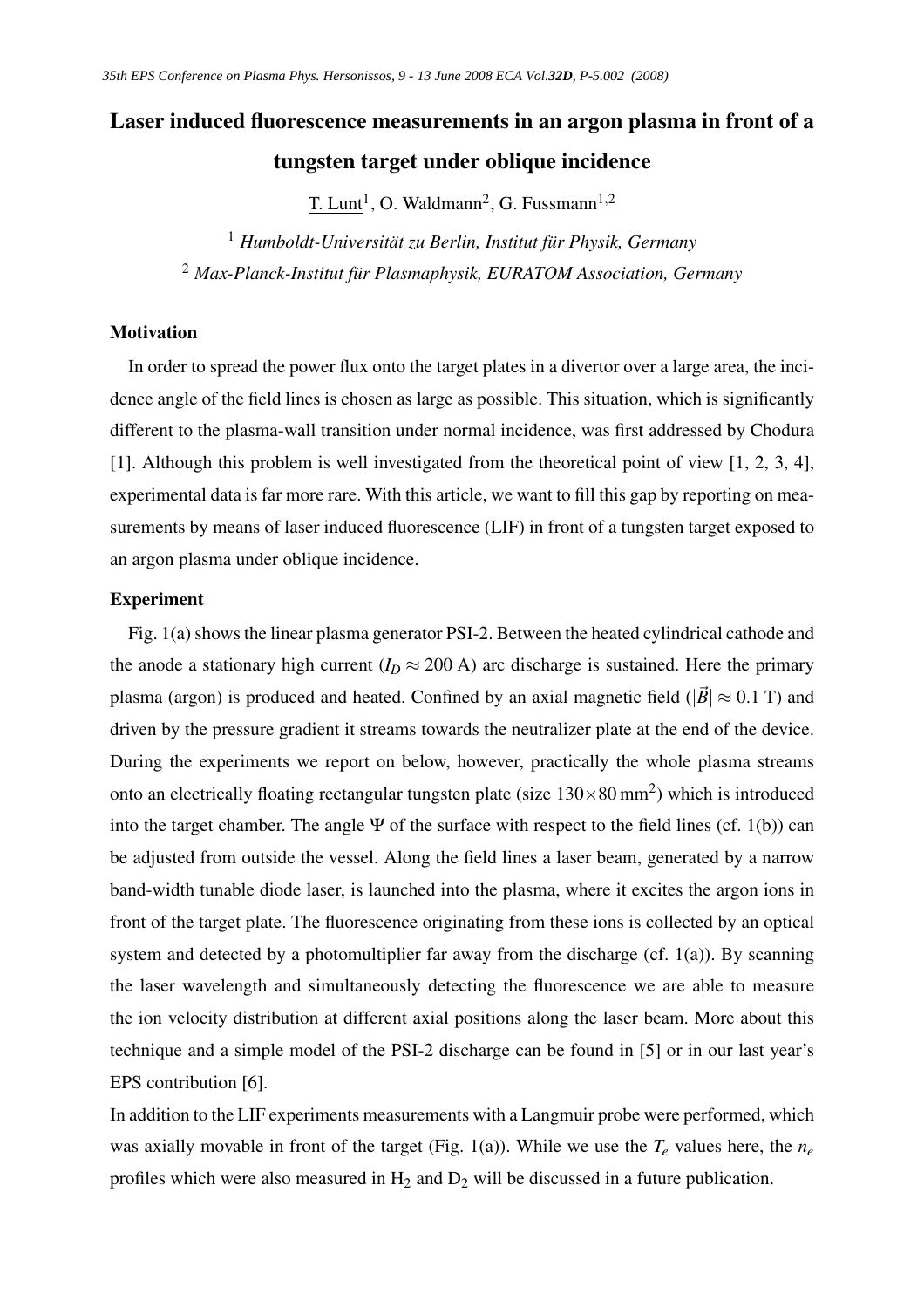

(a) LIF diagnostics installed in the plasma generator PSI-2.

(b) Plasma streaming onto the target under oblique incidence.

Figure 1: Experimental arrangement

# Modeling

According to Chodura [1] in the case of non-normal incidence we have to distinguish not only the usual (Debye) sheath and pre-sheath, but also a third region in between the two, the so called magnetic pre-sheath (MPS). In the pre-sheath the plasma streams parallel to the  $\vec{B}$ -field and quasi-neutrality ( $n_e = n_i$ ) is fulfilled. While the latter is still given in the MPS,  $\vec{E}$  and  $\vec{B}$ are not parallel anymore and the  $\vec{E} \times \vec{B}$  drift plays an important role. Finally, the  $\vec{E}$  field in the sheath becomes so strong that  $n_i = n_e$  is violated and that it dominates the motion of the particles completely. As the magnetic field does not play any role in the sheath we can assume the Bohm criterion at its edge for the velocity component pointing towards the surface as commonly done. In order to describe the physics in the MPS we start from the usual continuity and momentum equations, in contrast to Chodura, however, we take into account sources and collisions. If the size of the MPS is much smaller than the extension of the target (and the plasma) we can make use of the symmetry and assume that all plasma parameters are constant on planes parallel to the surface. Rotating the coordinate axes  $x_{\perp}$ ,  $y_{\perp}$ ,  $z_{\parallel}$  by the angle Ψ, i.e.

$$
x = x_{\perp} \cos \Psi + z_{\parallel} \sin \Psi \qquad y = y_{\perp} \qquad z = -x_{\perp} \sin \Psi + z_{\parallel} \cos \Psi \qquad (1)
$$

as indicated in Fig. 1(b) all derivatives  $\partial/\partial x = \partial/\partial y = 0$  vanish. Assuming isothermal electrons and ions and that the  $\vec{E}$ -field is given by  $\vec{E} = -(T_e/e)\vec{e}_z n'/n$ , where  $' = \partial/\partial z$ , continuity and momentum equations take the form

$$
(n\vec{u}_i)' = \vec{e}_z n v_i \text{, and} \tag{2}
$$

$$
u_{iz}\vec{u}_i{}' = \frac{e}{m_i}\vec{u}_i \times \vec{B} + \frac{c_s^2}{u_{iz}}\left(u'_{iz} - v_i\right)\vec{e}_z - v_t\vec{u}_i,
$$
\n(3)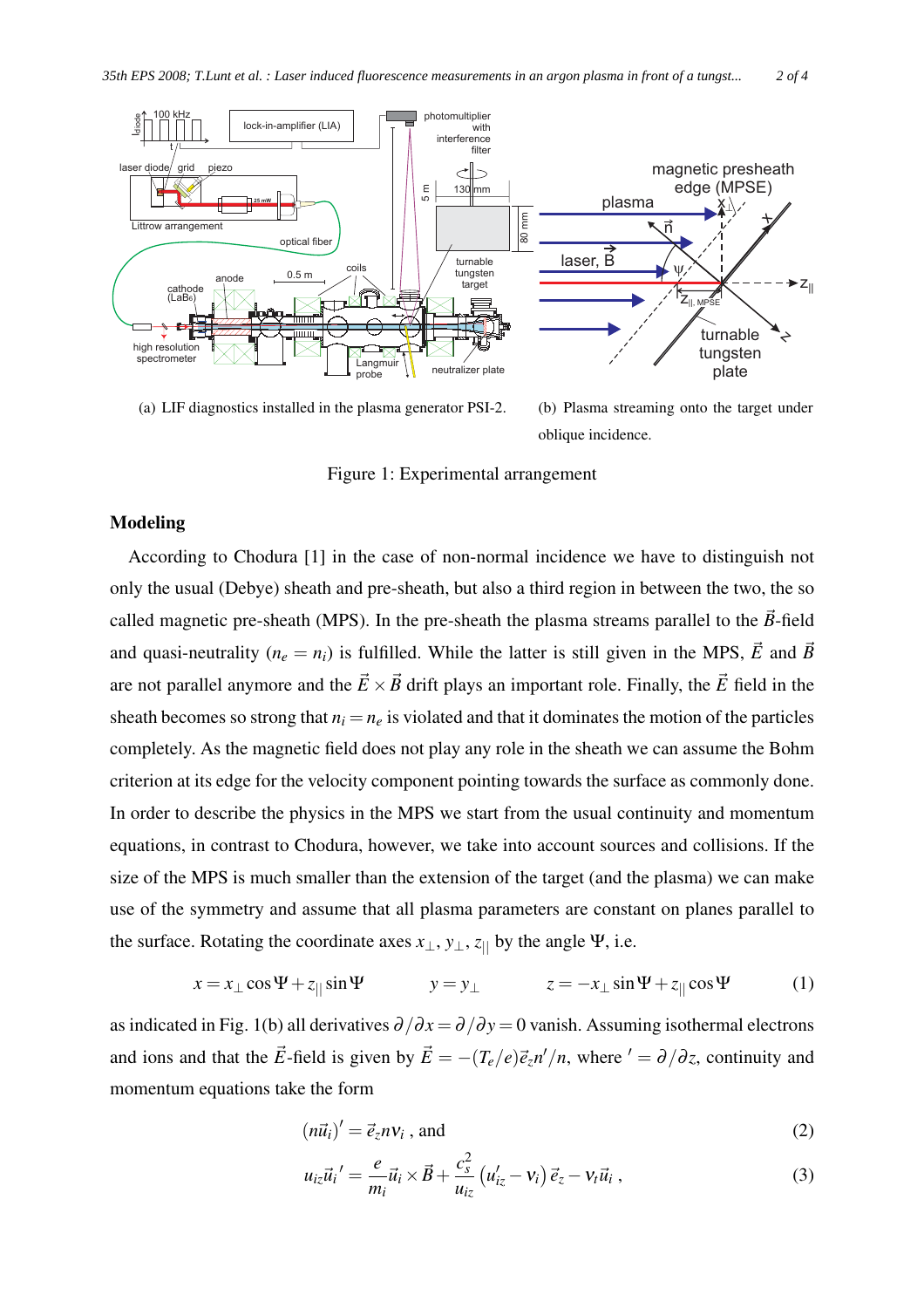where *n* is the density,  $\vec{u}_i$  the streaming velocity of the ions and  $v_t = v_i + v_{cx} + v_{el}$  total collision frequency composed of ionization (ν*i*), charge exchange (ν*cx*) and elastic collsions (ν*el*).  $c_s = \left[ \left(T_e + \gamma_i T_i\right)/m_i \right]^{1/2}$  is the speed of sound (here we assume  $\gamma_e = \gamma_i = 1$ ). Although  $\vec{u}_i$  is not parallel to  $\vec{B}$  inside the magnetic pre-sheath and we have to solve the equation for all the three components of the vector, it is important to note that the problem is only one dimensional. Resolving this equation component-wise with respect to  $\vec{u}'_i$  we can determine the  $\vec{u}_i(z)$  profile iteratively  $\vec{u}_i(z + \Delta z) = \vec{u}_i(z) + \vec{u}'_i(z) \Delta z$ , where  $\Delta z$  is a small but finite distance. In the particular case  $v_i = v_t = 0$  Chodura found that a stable (i.e. nonoscillating) MPS is only possible if  $u_{iz} \ge c_s \cos \Psi$ at the edge of this region (magnetic pre-sheath edge, MPSE). With the transformation 1 we introduce the Mach number parallel to  $\vec{B}$ 

$$
M_{\parallel} = \frac{u_{ix} \sin \psi + u_{iz} \cos \psi}{c_s} \tag{4}
$$

this also reads  $M_{||}|_{MPSE} \ge 1$  since  $\vec{u}_i$  is still parallel to  $\vec{B}$  there. It can be shown that this condition can significantly differ if sources and collisions are taken into account.

## Results

Fig. 2(a) shows typical measurements of the ion velocity distribution function (ivdf) at different positions  $z_{\parallel} = z/\cos \Psi$  in front of the target plate. As a first qualitative result we observe that



(a) Measured ivdfs at different positions  $z_{\parallel}$  in front of a tungsten target.



(b) Mach number parallel to the field lines measured by LIF in front of a tungsten target. The dotted lines indicate the predictions of the Chodura model. Their lengths indicate the size of the MPS, respectively.



(c) The same as (b) but for a boron nitride target at  $\Psi = 80^\circ.$ 

#### Figure 2: LIF measurements

the streaming velocity close to the surface is clearly higher than *c<sup>s</sup>* as predicted by Chodura. Fitting Maxwellian distributions to the measured ivdfs we can determine the streaming velocity and the Mach number as shown in Fig. 2(b). Although the values of  $M_{\parallel}$  immediately in front of the surface are predicted fairly well by Chodura, neither the  $M_{\parallel}(z_{\parallel})$  profiles, nor the size of the